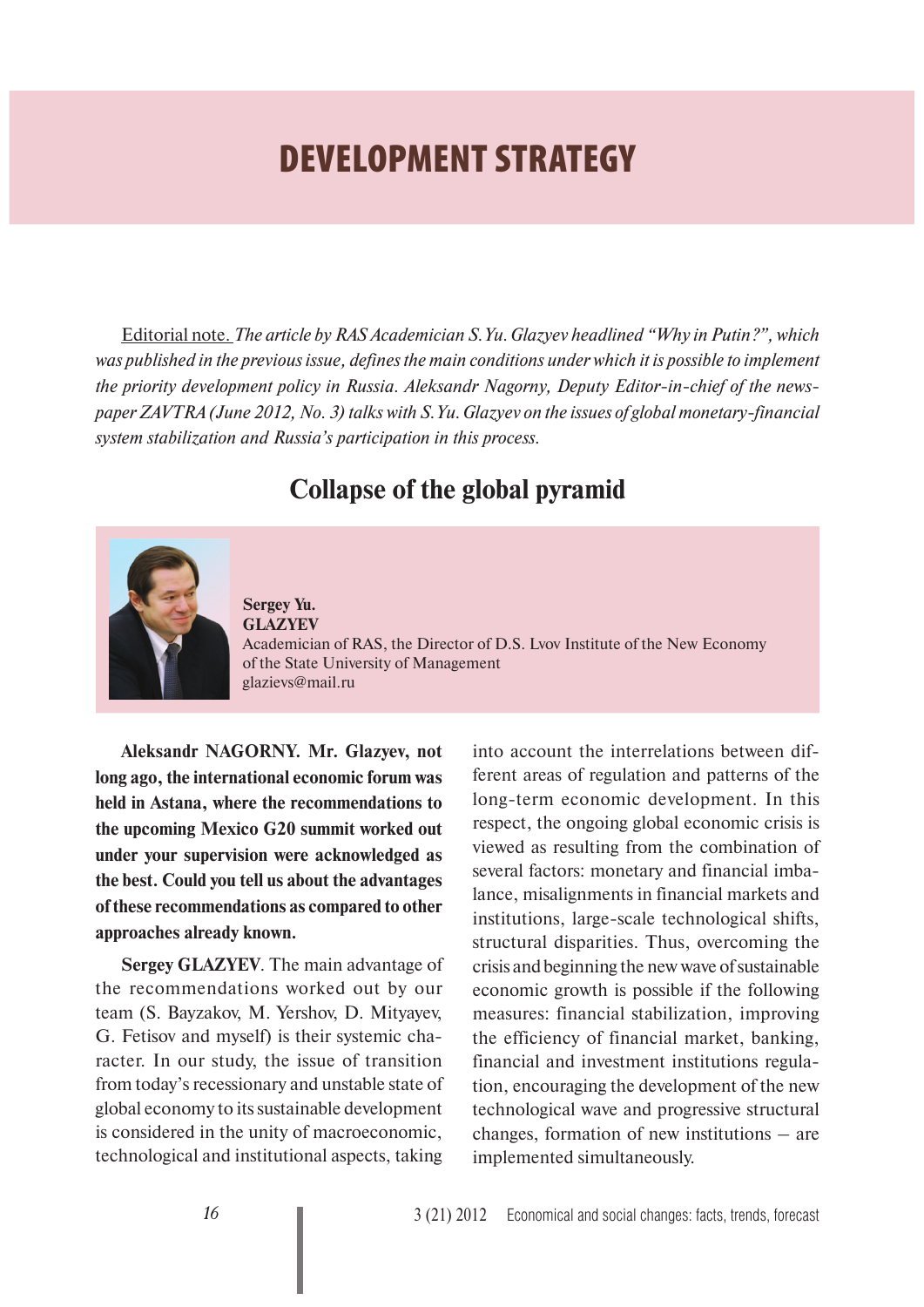At the same time, the basic causes of the global crisis should be eliminated and the following of them are most important:

 $\triangleright$  uncontrolled emission of global reserve currencies by some world community members, which leads to the issuers' abuse of their monopolistic position by increasing disparities and destructive trends in the global financial and economic system;

 $\triangleright$  inability of existing mechanisms, regulating the banking and financial institutions' activities, to ensure protection against excessive risks and emergence of financial bubbles;

 $\triangleright$  reaching the limit of the dominating technological mode development and the lack of prerequisites for establishing the new one, including the shortage of investments for largescale introduction of fundamental technologies that form its basis.

Our proposals to reform the global monetary-financial system are linked to the tasks of structural transformation of an economy on the basis of a new technological mode and attraction of the necessary long-term and solid investments. This approach provides a profound insight into the roots of the global financial crisis, explains the modern economy reproduction mechanism, and allows to develop the complex of measures aimed at creating the necessary conditions for its sustainable development.

**A.N. As far as I understand, broadening the context of crisis bailout measures corresponds with the tendency observed at the G20 summits. The subject of "green growth" will become the key issue at the Mexico session. Can this fact be interpreted as the desire of Washington to divert G20 from discussing the reform of the global currency and financial system, an issue which is a sore point for the U.S.?**

**S.G.** It might be, though, in our proposals it is a top priority issue. A broader context of its consideration is needed for creating scenarios of future development.

Overcoming the crisis turbulence and entering the path of sustainable development requires large-scale investments into the new technological mode productions development and modernization of the economy on its basis. When the capital, remaining after the collapse of financial bubbles, flows into the development of new technological patterns, the economy will experience an upswing, and the current volatile situation will change for sustainable economic growth on the basis of a new technological mode.

At the same time, it is essential to understand that that this process will affect different countries in different ways. The issuers of the world's reserve currencies tend to restrain the rest countries from attempts to change the existing system of international monetary and financial relations, allowing the former to finance their balance of payments and state budget deficit at the expense of the latter, and also to dominate the world capital market. This inequality of the international monetary and financial exchange enables the world currency issuers to overcome the crisis by the appropriation of other countries' resources and assets.

**A.N. That's exactly what I mean. If at the first G20 meetings the questions concerning the necessity of cardinal reform of the global monetary and financial system were raised, and the speeches of our leaders were of radical nature, at present, peaceful mood prevails there. They speak no more about the inequality of international monetary and financial exchange, injustice of the existing system, necessity of its restructuring on fundamentally different principles…**

**S.G.** This is exactly what was discussed at the Astana forum. Our proposals are aimed at creating stable conditions for the global financial market functioning and investment movements, international monetary and financial exchange on a mutually beneficial basis, development of international industrial cooperation, world trade in goods and technologies.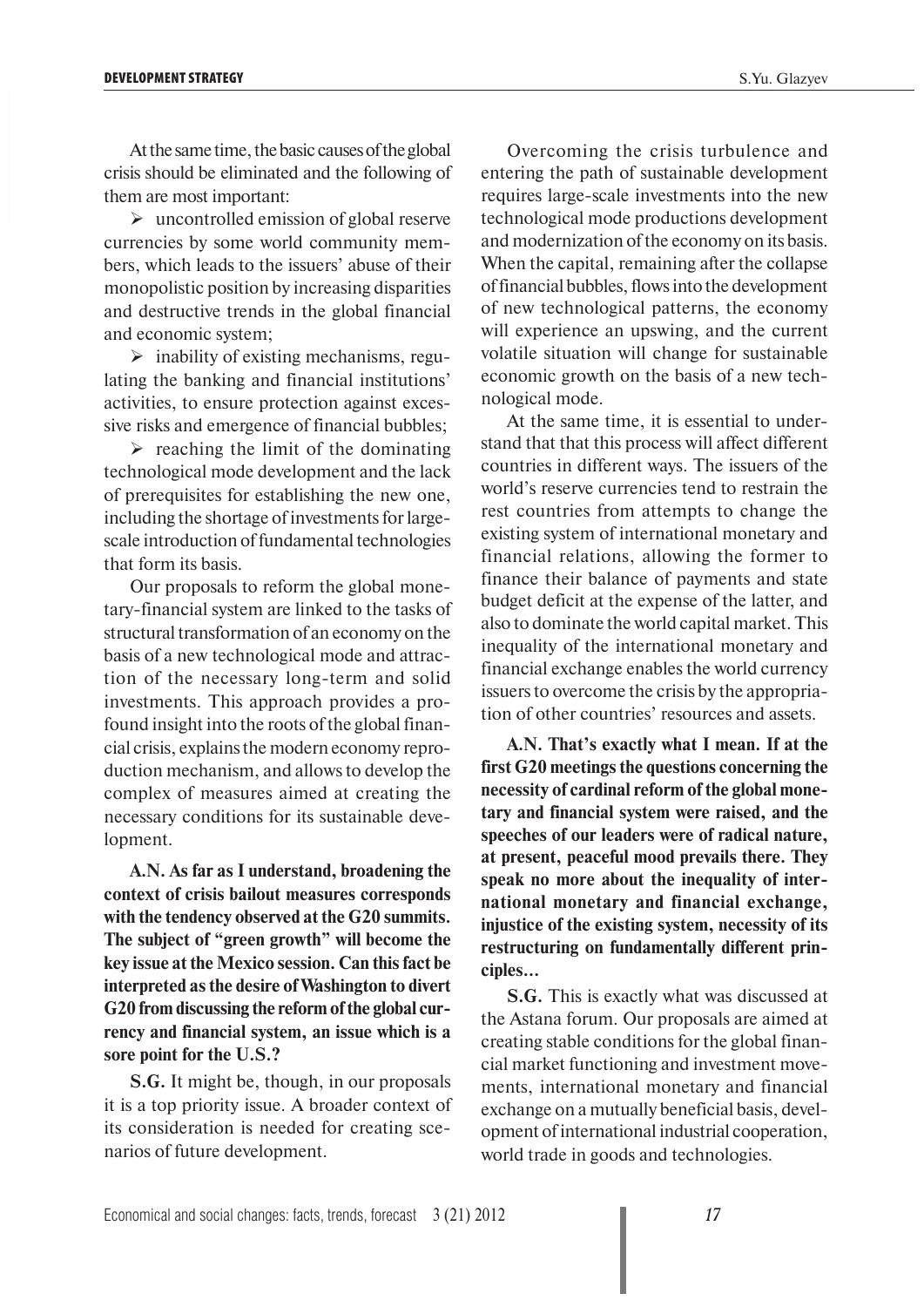These conditions should enable national monetary authorities to organize loan services for the development of new technological mode productions and modernization of the economy on its basis, the promotion of innovative and business activity in the promising areas of economic growth. In order to achieve this goal, the issuers of the world's reserve currencies should guarantee their stability by maintaining certain restrictions concerning the amount of public debt and the deficit of payment and trade balances.

Besides, they should observe the appropriate requirements of providing the transparency of their mechanisms ensuring the issue of their currency, granting the opportunity of their easy exchange for all the assets traded on their territory, including new technologies, as well as providing the national regime of refinancing to foreign non-government banks, complying with the criteria of reliability and transparency. Observance of the rules of fair competition and non-discriminatory access to their financial markets should become an important requirement for the issuers of the world's reserve currencies. At the same time, the rest of the countries bound by the similar restrictions should be granted the opportunities of using their national currencies as a tool of foreign trade and monetary exchange including their use as reserve currencies by other partner countries.

#### **A.N. But these issues are not included into the G20 present agenda…**

**S.G.** So, it means they should be, as they remain unsettled. The U.S., EU and Japan that emit world currencies have imposed on the other G20 members the mutual obligations aimed at abandoning protectionist measures and maintaining the open foreign economic regime, all this is necessary for preserving the existing system. All G20 statements declare protectionism to be unacceptable and contain the idea of ensuring freedom of action of market forces in the international currency, capital and commodity markets. The talks about the unequal impact of these forces and

unjust distribution of outcoming profit and losses have almost stopped. Though, in these circumstances, our economy annually loses tens of billions of dollars due to the illegal outflow of capital, and suffers even greater losses from legalized financial speculations. The talks on reforming international financial institutions, without which we can't make progress in changing the global financial architecture, have also receded into the background.

#### **A.N. Even those cosmetic measures aimed at minor changes of the national shares in the International Monetary Fund and the World Bank, that Washington accepted, are postponed to the mid-decade. What are your proposals in this area?**

**S.G.** It is essential to carry out a profound reform of international financial institutions including IMF, the World Bank, and the Basel Committee in order to ensure equitable representation of the member states according to the objective criterion based on a number of characteristics like a country's share in global production, trade, finances, environmental assets and population. The same criterion can be used to form a currency basket for creating SDR, in relation to which the rates of all national currencies including global reserve ones can be determined. At the initial stage, this basket can comprise the currencies of those G20 states which will agree to comply with the above-mentioned requirements. The reform of the international financial institutions on the principles of fair representation and consensusbased decision-making by the countries willing to promote the implementation of the global monetary-financial system alteration projects will give these institutions a number of powers on fulfilling the supranational functions of a global regulator. In particular, IMF could be entrusted with the following functions: monitoring of complying with the requirements to the issuers of world currencies and their attribution to a certain category, establishing standards of financial risks assessment and activity of world rating agencies and audit companies.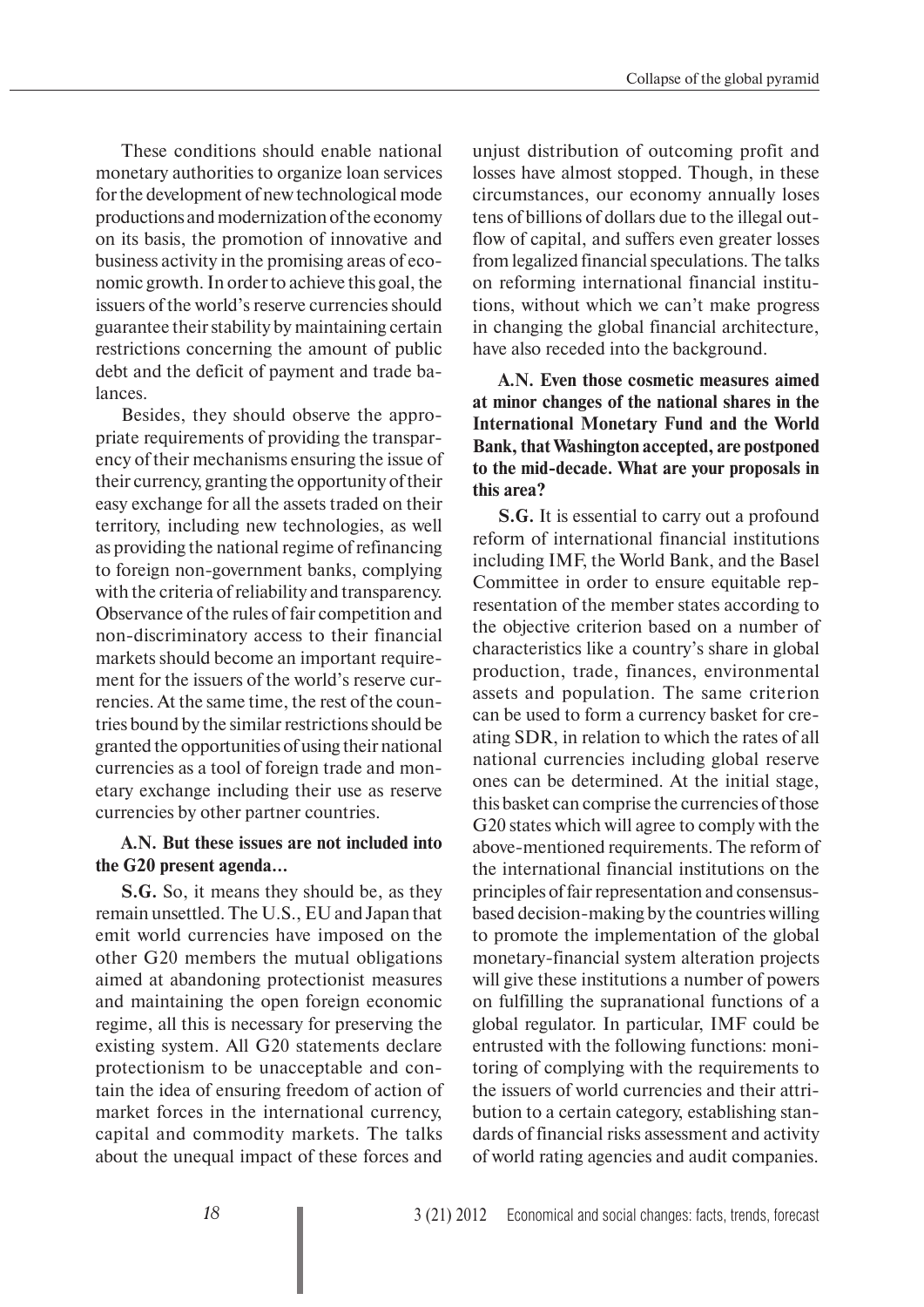**A.N. Is it possible in the framework of the existing system of international law? In fact, what you propose is the creation of supranational global regulators. Will the sovereign states agree to compromise on their national sovereignty in this area?**

**S.G.** Objectively speaking, they have already agreed by recognizing a number of foreign currencies as reserve ones and take them into account while issuing their own money in accordance with the foreign agencies' ratings and foreign audit companies' estimates. The problem is that the functions of global regulators and emission centres have been de-facto appropriated by private entities controlled by the international financial oligarchy and regulated by the national law of the United States.

After deciding to open our economy a couple of decades ago, we became a part of the global market which is regulated in the private interests of large international capital on the basis of foreign legal norms upon which we have no influence at all. We function as the U.S. and, partly, the EU donor by providing them with cheap capital and raw materials in exchange for the currencies emitted by these states in the conditions of increasing inflation. We are forced to dance their dance, and this role is completely unprofitable for us as well as for other countries which are not members of the Freely Convertible Currency club.

Due to this non-equivalent exchange, we annually lose 20 up to 100 billion dollars, transferring abroad more than a trillion dollars of the capital after the collapse of the Soviet Union. At the same time, leading Western countries that gain multi-billion dollar profit from the emission of world currencies (e.g. the European Central Bank has printed twice as much money as Russia received from oil export for the period of 10 years) are limiting access to their own markets of assets, technology and labour, introducing more and more restrictions.

We suggest linking the right to emit the world trade and reserve currencies with observing the issuers' obligations to ensure the transparency of their commodity, services, labour and capital markets, free regime of technology and capital transfer. In order to increase the reserve currencies issuers' responsibility, the rest G20 issuers should be given the right to carry out currency swap transactions with them. This will allow the issuers of the rest of the currencies to gain access to the necessary volume of "cheap liquidity", aligning the cost of capital and eliminating the negative impact of the credit dumping on the part of the issuers, who retained negative real interest rates for a long time.

The implementation of such large-scale reforms requires an appropriate legal and institutional support. This can be done if the G20 decisions will be given the status of international obligations of the countries interested in their implementing, as well as the support from the UN institutions and other international organizations. Simultaneously, the new opportunities for stabilization of the world monetary-financial system and solution of global problems will open up. In particular, in order to reduce turbulence in the global financial market, it is expedient to impose restrictions on financial transactions with offshore companies, as well as the tax on foreign exchange transactions and financial speculation. The tax revenues could be allocated for solving problems of poverty and illiteracy, preventing epidemics of socially dangerous diseases, overcoming the consequences of natural and technological disasters. In the context of structural reorganization of global economy on the basis of the new technological mode, of special importance for the employment is the creation of international education network source consisting of the world leading universities for the purpose of educating the citizens from developing and underdeveloped countries as well as implementing the programs of retraining the unemployed in developed countries.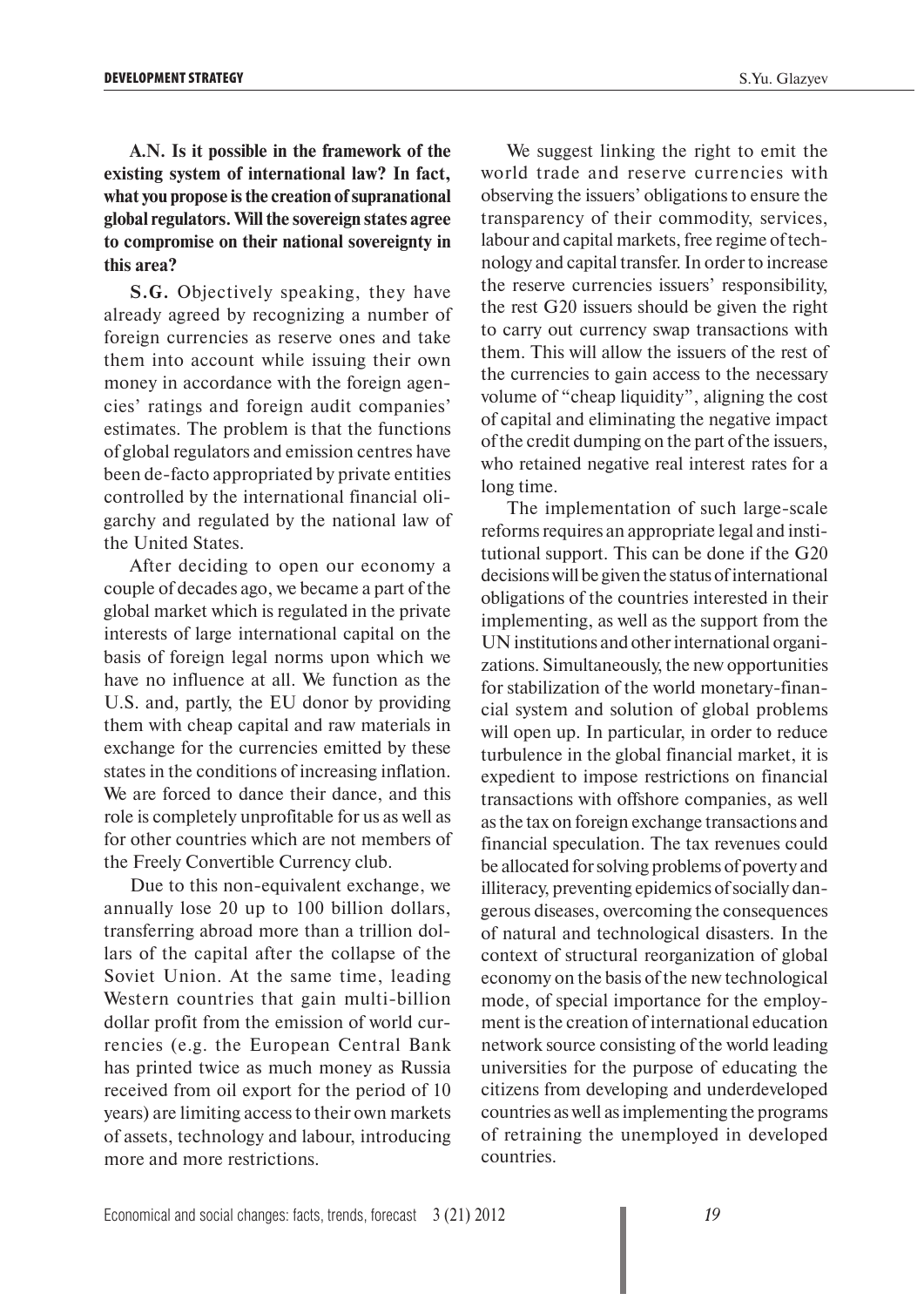#### **A.N. Washington will hardly agree to this…**

**S.G.** Then we will have to be prepared for a scenario of the global financial system's selfdestruction. Today, the U.S., EU and Japanese financial authorities choose the simplest way of handling the insolvency problem (accumulated public and private debts) by pumping cash liquidity. Thus, the balance of the U.S. Federal Reserve System, have almost tripled since 2008, the balance of the European Central Bank has grown more than 2.5-fold, the balance of the Bank of Japan almost doubled over the past two years only. Consequently, the exponential growth of the financial pyramid of the G7 public debt is maintained, masking their inability to solve the structural problems (including the urgent technological restructuring of the economy). This policy is accompanied by the export of inflation to the rest of the world which is expressed in a sharp rise in prices on energy carriers, raw materials and foodstuffs, in the preservation and growth of the global disproportions of payment and trade balances.

Due to a policy of constant delay of the global financial system reform and its infinite "restoration" according to the old rules, a consistent increase of the system-wide risk is taking place, which can be measured in the ratio of offbalance sheet liabilities of the largest, first of all, American banks to the size of their balance sheets, that increased from 30-fold up to 50-fold as compared to the beginning of the crisis.

Consequently, the strategic instability (latent system-wide risks) of the global financial system is just increasing, a number of the leading state financial systems (USA, Japan, PIIGS countries in Europe) function mainly at the expense of emission. In fact, the issuers of the world's reserve currencies act according to the "pyramidal" principle of increasing public debt, which dooms the whole global financial system as well as national systems of state finances, social, medical and pension provision of the developed countries to self-destruction already in the foreseeable future.

### **A.N. Do you think that the measures that you propose will be sufficient for the stabilization of the global financial and economic system?**

**S.G.** So far we were talking only about the monetary policy of the world currencies issuers. Our proposals also include measures of global and national financial regulation that have countercyclical features. The main condition of stabilization is the limitation of financial leverage. In the present two-sector financial and economic system, only the banking sector is regulated by the state. Other business entities may have a leverage amounting to a few hundred (the problem of "shadow financial system"). In these circumstances, debts are increasing immensely. What we need is the elaboration of uniform principles of financial accounting (on the basis of International Financial Reporting Standards and Basel) and auditing for all participants of economic activity and not only for banks; to fulfill this task it is necessary to adopt the appropriate G20 recommendations for national regulators. Currency risks should also be reduced – like banks, all economic entities should commit themselves to maintaining an open currency position and limit it on a percentage basis to the amount of equity capital.

An important part of our proposals concerns the national macroeconomic policy. They should have a system of safety mechanisms ("moderators") for financial transactions and movement of capital flows, in case of the necessity to protect the monetary and financial systems against speculative attacks and suppress the related turbulence. In particular, a) reservation institute for currency transactions of capital flows; b) income tax on the sales of assets by non-residents, the rate of which depends on the asset ownership period; c) the above mentioned Tobin tax (on transactions with foreign currencies) can serve as such "moderators". The rates (ratios) of all these instruments can be temporarily reduced to a minimum in a favourable situation, and raised in case of increasing